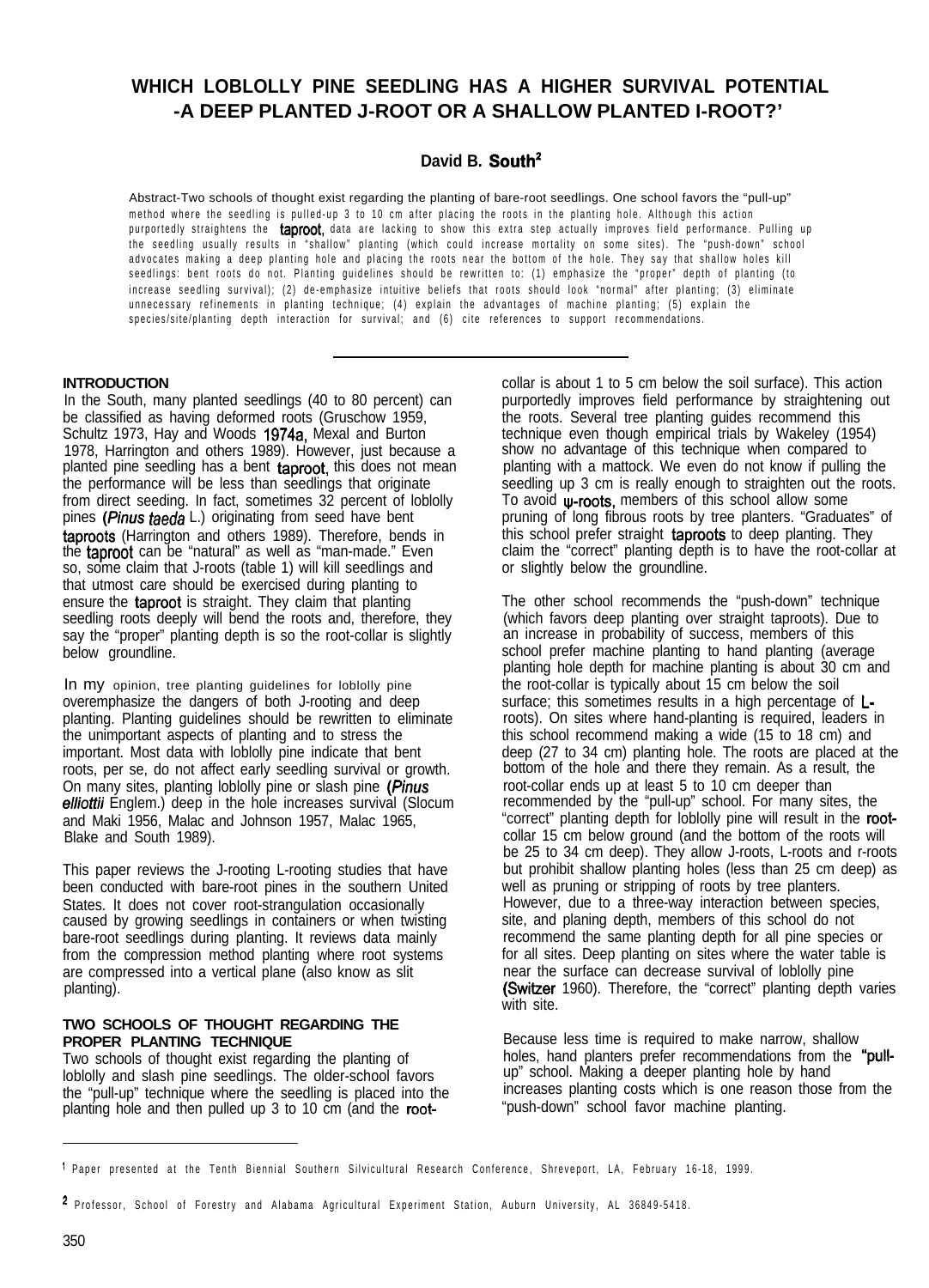**Table l-Definitions of various root shapes at time of transplanting**

| Root<br>shape    | Definition                                                                                                                |  |  |  |  |
|------------------|---------------------------------------------------------------------------------------------------------------------------|--|--|--|--|
| l-root<br>D-root | A taproot pointed straight down (o-20")<br>A bent taproot (1 cm or more) pointed down                                     |  |  |  |  |
|                  | $(21^\circ - 69^\circ)$                                                                                                   |  |  |  |  |
| L-root           | 1 cm or more of the taproot pointed<br>horizontally (70°-110°)                                                            |  |  |  |  |
| J-root           | Less than half of the taproot in a J-shape<br>pointed up (>110°)                                                          |  |  |  |  |
| N-root           | Two bends in the taproot with the tip pointed<br>down                                                                     |  |  |  |  |
| P-root           | A loop in the <b>taproot</b> with the tip pointed down                                                                    |  |  |  |  |
| U-root           | Half or more of the taproot pointed up $($ >110 $^{\circ}$ )                                                              |  |  |  |  |
| $\psi$ -root     | A taproot pointed straight down ((0-20°) but<br>with two or more first-order lateral roots<br>pointed up $(>110^{\circ})$ |  |  |  |  |

Additional to the letter code, a number code can be added to provide more information on the planting depth, rooting depth, and **taproot** length. For example, an L-root (3:13:15) is planted with the root-collar 3 cm below the surface, it has a root depth of 13 cm, and the taproot is 15 cm long. A U-root (8:15:16) would have the root-collar 8 cm below the groundline, the roots are up to 15 cm below ground, and the taproot is 16 cm long. An I-root (-1:18:15) would have the root-collar 1 cm above the groundline, the lateral roots would extend to 18 cm below the surface, and the **taproot** is 15 cm long.

#### **DEFINITIONS**

Tree planting terminology can sometimes be confusing. For example, some from the "pull-up" school say the correct depth of planting should be 3 to 6 cm below the root-collar (Carlson and Miller 1990). Others define a seedling as being planted "deep" when the root-collar is just 3 cm below the soil surface (Brissette and Bamett 1969; Jones and Aim 1969). I offer the following definitions.

- . Root depth  $=$  distance between groundline and bottom of roots after planting.
- . Planting depth  $=$  distance between the root-collar and the groundline (negative values indicate the root-collar is aboveground).
- $\cdot$  Correct planting depth = depth where survival and early growth are greatest.
- . Shallow planting  $=$  depth where survival is increased when planting the root-collar deeper.
- Deep planting  $=$  planting seedlings with the root-collar  $7$  to 16 cm below the groundline.
- $\cdot$  Excessively deep planting = depth where survival or growth would be increased if the root-collar was planted closer to the groundline.
- . Shallow planting hole  $=$  hole less than 20 cm deep.
- . Deep planting hole  $=$  hole greater than 25 cm deep.

# **HISTORY OF PLANTING RECOMMENDATIONS**

The debate about proper planting techniques has been going on for more than a century. For example, Jarchow (1893) recommended shallow planting (a little higher than they stood in the nursery) and could not comprehend how Hough (1882) could recommend "setting the seedlings deeper than they stood before." Jarchow said the "experts in this matter agree in accepting the reverse to be true." Likewise, those in the "pull-up" school today probably can not comprehend how those in the "push-down" school can allow seedlings to be planted deeply (which results in J- and L-rooting). Debates on proper planting techniques will likely continue when data from empirical studies contradict intuition.

Regardless of the century, tree planting recommendations can be placed into three types: (1) recommendations based on intuition; (2) recommendations based on observations; and (3) recommendations based on experiments designed to test a hypothesis. Observational studies are good for formulating **a** hypothesis but are not good for testing one. Experiments carefully designed to minimize confounding are good for testing hypotheses. Little confidence should be placed in guidelines that rely only on 19th century intuition. Tree planting guides that cite only observational studies should also be viewed with caution. The greatest confidence should be placed on guidelines that cite results from actual planting method experiments.

# **SHALLOW PLANTING KILLS SEEDLINGS**

Several tree planting guides state that root deformation will kill seedlings (Stephen 1928, Martin and others 1953). However, for loblolly pine or slash pine, there are no data proving this is true. Not only do most J-rooting trials show no significant effect on survival, but almost ail these trials confound root depth with root form. Therefore, the real cause of mortality in such trials could simply be due to shallow planting. Apparently, the idea that J-rooting can kill seedlings may have originated from a misinterpretation of a photo in a book by Tourney (1916). His figure 106 shows two L-rooted seedlings (one dead and one alive). Apparently some readers assumed the tree died because of the L-root as opposed to the shallow planting. However, the photo clearly shows the deeper planted L-root seedling in good condition. The cause of mortality was **a** shallow planting hole.

Brissette and Barnett (1989) established an empirical study where both root depth and J-roots were tested. Ail seedlings were placed into shallow holes (8 cm to 18 cm deep). A close examination of their data suggests that root depth (not J-rooting) was the primary factor affecting survival (fig. 1). in fact, when compared to tlie survival of i-roots (-2:13:15) placed in a very shallow hole (only 13 cm deep), J-roots (3:13:15) increased survival by 18 to 27 percent! Extrapolating the equations in figure 1 suggest that 90 percent survival could have been obtained if roots had been planted in a 22 cm to 28 cm deep hole. Unfortunately, the researchers made no holes this deep. Perhaps they were following recommendations that holes only be 15 cm to 20 cm deep (Martin and others 1953). in Virginia, planting holes using a OST bar are typically only 17 cm to 20 cm deep (Dierauf 1992).

A new OST planting bar can be used to make a 25 cm deep hole and a new Whitfield planting bar can help make a 34 cm deep hole. Ursic (1963) and Biian (1987) planted trees deep using a 45 cm bar. Malac (1965) recommends using a dibble with a 30 to 35 cm blade when planting Grade 1 seedlings but his recommendation is rarely followed. Therefore, when planting roots in holes only 8 to 19 cm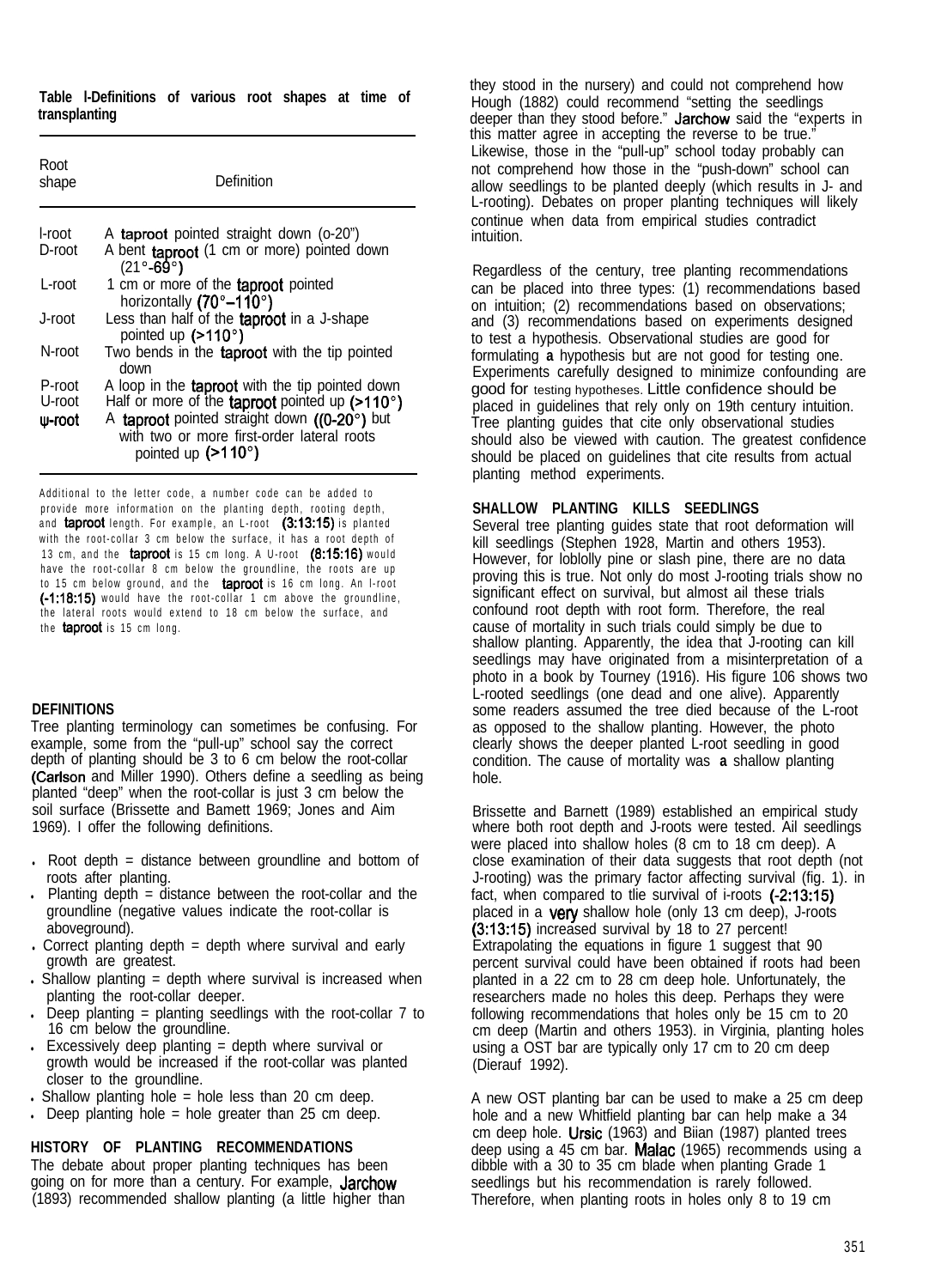

Figure l-The effects of root depth, water stress and root form on the survival of loblolly pine seedlings 12 weeks after planting in shallow holes (8 to 18 cm deep) in a greenhouse (adapted from Brissette and Barnett 1989). Each equation was derived using five means.

deep, tree planters should expect some mortality (even under well-watered conditions in a greenhouse).

Results from U-root and depth of planting trials caused Wakeley (1954) to conclude that in ordinarily well-conducted planting operations, planting depth probably reduces survival more often and more seriously than any and all other errors in planting combined. He said that U-rooting "usually has a negligible effect on initial survival." I have to assume those that claim U-roots reduce survival do not realize that shallow root depths kill seedlings, root form does not.

I agree with those who say a shallow planting hole is the main reason for increased mortality and not root deformation per se. Tourney (1916) states that "One of the most frequent defects in planting arises from crowding trees with large roots into shallow holes." After evaluating the performance of many operational plantings throughout the South, Xydias and others (1983) stated "Probably root deformation, per se,

has no effect on survival. A too shallow planting slit results in root deformation, but the real cause of mortality is shallow planting." Seiler and others (1990) said "instructing planters to avoid J-roots by pulling back up on the seedlings when they are planted in the bottom of planting hole may do more harm than good since the end result could be shallower root placement."

Twenty studies that compared l-roots with bent roots of southern pines are listed in Table 2. On average, survival of seedlings with bent roots was about 0.8 percent less than seedlings with l-roots. However, in almost all cases, bent roots had less root depth than l-roots. Therefore, confounding exists between root depth and root form.

#### **EFFECT OF BENT ROOTS ON SHORT-TERM GROWTH**

According to Tourney (1916), Möller (1910) conducted a series of experiments with Pinus sylvestris on sandy soil in Prussia and concluded "that it does not matter apparently whether roots are bent to one side, tied together, or crowded into the planting hole. He found that if roots were not permitted to dry out, the above manner of treatment was not likely to kill the trees or even appreciably to check their growth." Tourney (1916) concluded that unnecessary refinements in planting technique should be avoided.

Gruschow (1959) excavated 2,005 loblolly pine seedlings three years after planting. He said it "was impossible to predict the condition of the roots from the above-ground development and appearance of the seedlings. The early growth did not seem to be related to the root classes." After excavating 183 slash pine seedlings, Schultz (1973) concluded that root deformation did not appear to be detrimental to tree growth. Hay and Woods (1974a) excavated 348 saplings and found a positive correlation between root deformation and size of seedlings four to six years after planting. On one site, loblolly seedlings with the most root deformation were more than twice as heavy as seedlings with l-roots. This apparent correlation may be simply due to more root deformation when planting seedlings with larger roots. However, Harrington and Gatch (1999) reported a growth benefit when size at planting was not confounded with root form.

Mexal and Burton (1978) excavated 100 seedlings two to four years after planting. As one might expect, they found a positive relationship between initial seedling size and early growth on all four sites but found no correlation between **taproot** deformation and height growth. However, on one site, they found a positive relationship between taproot deformation and volume growth  $(r^2 = 0.10)$ . On a bedded site, they found a positive relationship between planting depth and height ( $r^2$  = 0.14). Harrington and others (1987) excavated 192 loblolly pine seedlings (ages varied from three to nine years old). Half of the trees were from natural or artificial seeding. Although planted trees exhibited more root deformation, there was no difference in growth (i.e. past 3 years height growth) between planted and seeded trees. However, on four plots in Arkansas, they found a total of 3 planted trees that still had roots shaped like an L- or J- (root class #2). These 3 trees averaged 24 cm less growth than 14 planted trees with single taproots (root class #I). Likewise, in the Gulf Coastal Plain, they found a 12 cm difference in growth between l-roots (22 trees) and J-roots (7 trees). They conclude that root system deformation and orientation are factors in the long-term performance of loblolly pine plantations.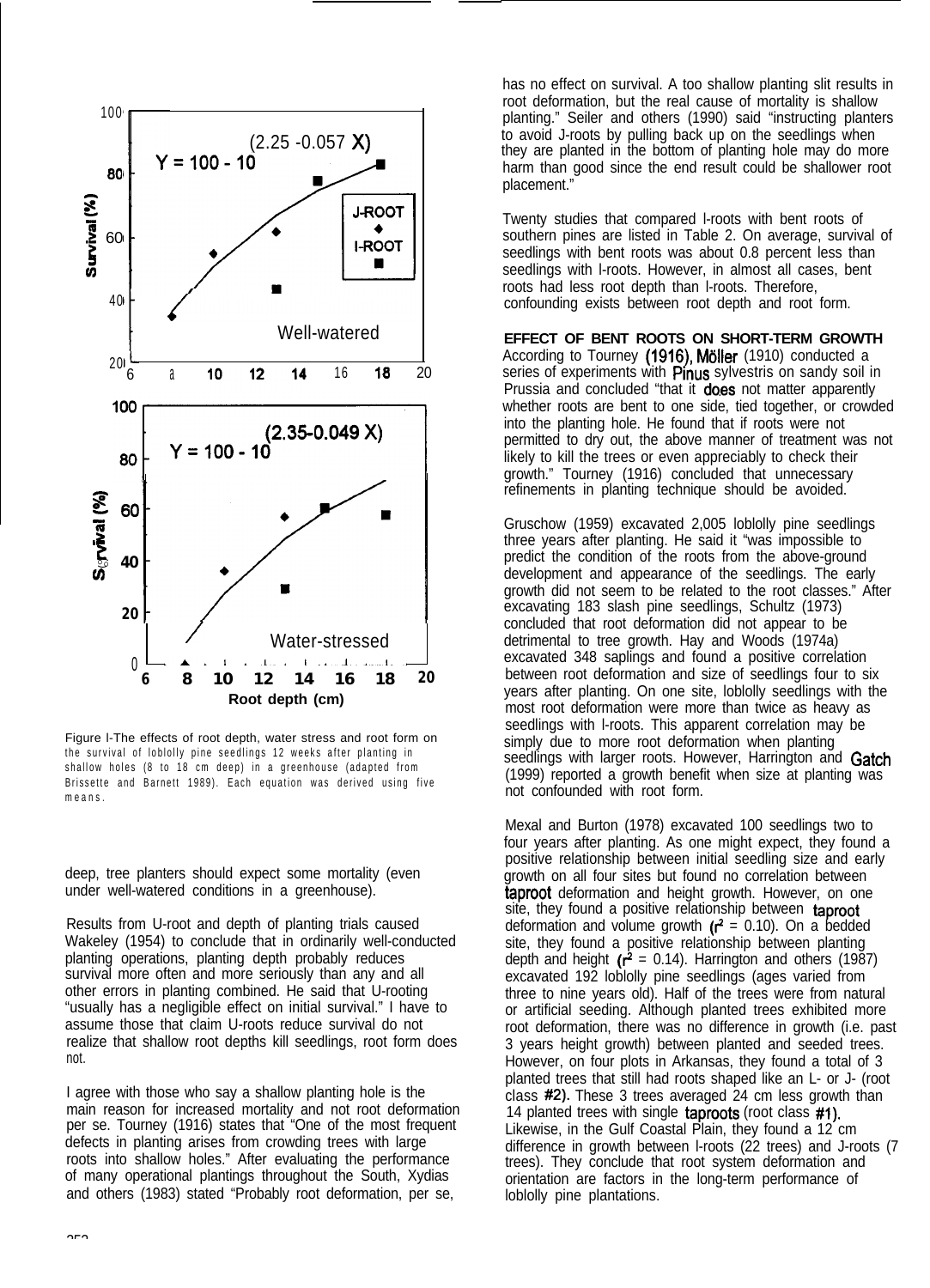**Table 2-Effect of root distortion on outplanting survival percent of bare-root pines in the southern United States (Wakeley 1984, Ursic 1983, Little 1973, Hay and Woods 1974b, Hunter and Maki 1980, Woods 1980, Dierauf 1992, Harrington and Howell 1998). In no case was a statistically significant difference reported**

| Year         | Species              | Straight<br>roots | Bent roots      | Root form | <b>Difference</b>        |
|--------------|----------------------|-------------------|-----------------|-----------|--------------------------|
| 1954         | Longleaf             | 86                | 86              | U         | 0                        |
| 1954         | Longleaf             | 82                | 42              | U         | 0                        |
| 1954         | Longleaf             | 62                | 88              | U         | +6                       |
| 1954         | Slash                | 96                | 69<br>56        | υ<br>U    | $+7$<br>-15              |
| 1954<br>1954 | Slash<br>Slash       | 87                | 94              | U         | $-2$                     |
| 1963<br>1963 | Loblolly<br>Loblolly | 89?               | 75<br>89?       | U         | $-12$<br>?               |
| 1963         | Loblolly             | 94?               | 94?             | U         | $\overline{\phantom{a}}$ |
| 1973         | Loblolly             | 89                | 86              | L+J       | $-3$                     |
| 1973         | Loblolly             | 60                | 67              | L+J       | $+7$                     |
| 1974         | Loblolly             | 90                | 90              | J         | 0                        |
| 1980         | Loblolly             | 89                | 91              | Curl      | $+2$                     |
| 1980         | Loblolly             | 70                | 78              |           | $+8$                     |
| 1980         | Loblolly             | 55                | 51              | Ψ         | $-4$                     |
| 1992         | Loblolly             | 95                | 82              |           | $+2$                     |
| 1992         | Loblolly             | 95                | 100             | Ψ         | $+5$                     |
| 1992         | Loblolly             |                   | 97              | ψ         | $+2$                     |
| 1998         | Loblolly             | 87 <sup>b</sup>   | 80 <sup>c</sup> | J         | -7                       |
| 1998         | Loblolly             | 76 <sup>o</sup>   | 80 <sup>c</sup> | J         | +4                       |

~-Questionable data.

Planted with shovel-roots not pruned.

Planted with hoedad-roots not pruned.

d Planted with hoedad-roots lightly pruned.

Seiler and others (1990) found no difference in third-year height growth between J-roots and l-roots. Likewise, Dierauf (1992) found no difference in height growth between l-roots and w-roots. In contrast, Harrington and Gatch (1999) found better height growth for seedlings that were J-rooted.

**EFFECT OF BENT ROOTS ON LONG-TERM GROWTH** An argument against bent taproots planted deeply is that something bad might happen to the stand after it reaches an age of 20 or 30 years. Stated another way, deep planting and the associated root deformation might be bad even if we cannot prove it to be so today. Indeed, observations from Europe suggest this might have occurred with pine and spruce in Germany and Austria (Tourney 1916). Since scientists cannot prove a null hypothesis, advocates of the "push-down" technique cannot prove that something bad will not happen in the future. They can only say that in one study, nothing bad happened for 24 years (Hunter and Maki

### **EFFECT OF BENT ROOTS ON TOPPLING**

1980).

'Toppling" occurs when high winds blow over young (1 to 6 year-old) seedlings. Toppling is almost non-existent for slowgrowing wildlings but it is a problem on planted trees in some countries, especially on sites with high water tables. However, even in areas with hurricanes, toppling of bareroot southern pines is rare. In a recent review, none of the

125 cited references dealt with the southern pines (Rosvall 1994). infrequent toppling has occurred on good sites between the ages of 3 and 5 (Klawitter 1969, Hunter and Maki 1980; Harrington and others 1989), especially when the foliage is loaded with ice or snow. Older loblolly pine trees tend to snap as opposed to lean (Fredericksen and others 1993). However, intuition suggests to some (Gruschow 1959) that when shallow planted seedlings are so cramped that they defy classification, high winds might cause toppling.

There are some who say that slit planting affects toppling more than J-rooting. For example, Schultz (1973) excavated five slash pine seedlings that had blown over. Although all five had deformed taproots, he concluded the primary reason for toppling was compression of the lateral root system as a result of slit planting (there was only one or no lateral roots on the windward side of the tree).

Intuition suggests that toppling might be negatively related to planting depth. Klawitter (1969) believed that toppling increased when roots were planted parallel to the surface (and on wet soils). The "ball-and-socket" effect that precedes toppling might be reduced when the stem above the root-collar is supported by 15 to 18 cm of firm soil. There is word from New Zealand that the "pull-up" method of tree planting results in more toppling than planting the seedlings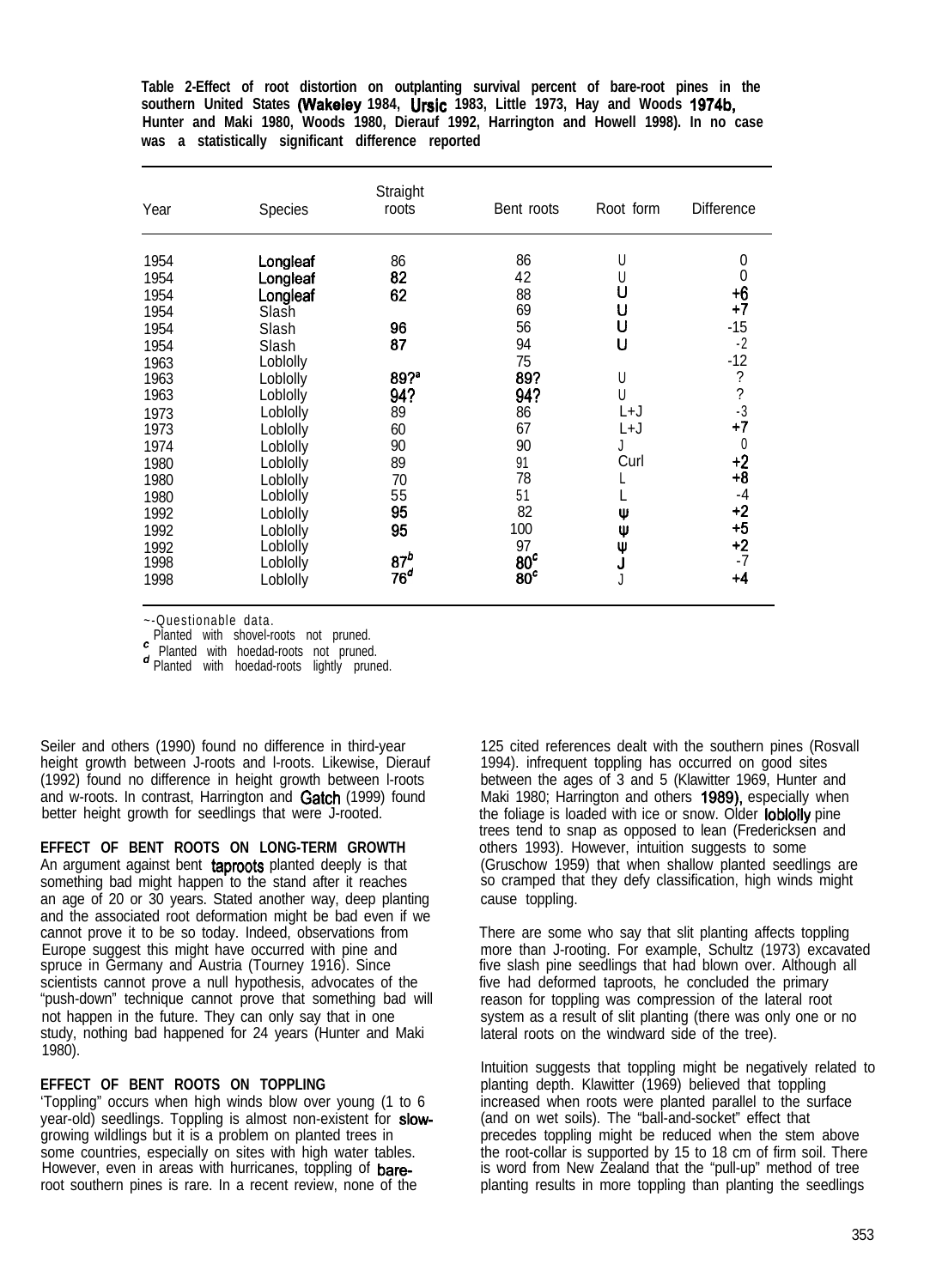deep. If toppling becomes a problem in the South when using intensive methods on old-field sites, this would be an interesting hypothesis to test.

**EFFECT OF BENT ROOTS ON SINUOSITY**

For pines, sinuosity of the stem (also known as speedwobble) is related to genetics and growth rate. Slow growing provenances of loblolly pine have less sinuosity than fast growing provenances (Anonymous 1993). The heritability for bole sinuosity can range from 0.2 to 0.35 for loblolly pine and 0.2 to 0.55 for Pinus radiata D. Don (Bail and Pederick 1989, Anonymous 1993). If the bole is sinuous, the branches will also be sinuous (genetic correlation = 0.93 or greater). In Australia, sinuosity occurs on old-field sites with high fertility (Birk 1991, Touvey and others 1993).

Some believe that crooked stems can result from toppling. Some pines that have a 50° lean at age 2 will recover to a 5" lean by age 8 (Harris 1977). As seedlings gradually recover, compression wood forms on the underside of the lean. Although this enables the seedlings to recover, some of the seedlings develop a crook in the stem (Harris 1977).

If shallow planting results in toppling, this can cause crooked stems. Gatch and Harrington (1999) excavated 144 trees and observed stem sinuosity on trees with and without straight taproots. The amount of sinuosity on trees with bent taproots was about twice as great as trees with straight taproots. If a "ball-and-socket" results in toppling, then this might explain the apparent correlation between bent roots and sinuosity. Also, if fast-growing seedlings are planted on a lean, this might also result in the formation of compression wood and sinuosity. Examination of empirical trials (e.g. Harrington and Howell 1998) will confirm or fail to confirm the hypothesis that L-roots cause sinuosity.

### **CONCLUSIONS**

For bare-root loblolly pine or slash pine, shallow planting (regardless of taproot form) can kill seedlings. Therefore, a loblolly pine seedling that has a bent taproot but is planted deeply (on a drained soil) will have a higher probability of survival than a shallow planted seedling with a straight taproot. Research needs to be conducted to determine if planting seedlings deep will reduce the frequency of toppling and subsequent butt-sweep.

#### **REFERENCES**

- **Anon.** 1993. Growth and stem sinuosity of diverse provenances of three-year-old loblolly pine. In: The 37th annual report of the North Carolina State University Industry Cooperative Tree Improvement Program. 7 p.
- Bail, I.R.; Pederlck, L.A. 1989. Stem deformity in *Pinus radiata* on highly fertile sites: expression and genetic variation. Australian Forestry. 52: 309-320.
- **Bilan, M.V.** 1987. Effect of time and depth of planting on survival and growth of loblolly pine *(Pinus faeda* L.) Seedlings in Texas. In: Phillips, D.R., **comp.** Proceedings of the fourth biennial southern silvicultural research conference: 1994 November 4-6; Atlanta. Gen. Tech. Rep. SE-42. Asheville, NC: U.S. Department of Agriculture, Forest Service, Southeastern Forest Experiment Station: 87-72.
- Birk, E.M. 1991. Stem and branch form of 20-year-old radiata pine in relation to previous land use. Australian Forestry. 54: 30-39.
- **Blake, J.I.; South, D.B.** 1991. Planting morphologically improved seedlings with shovels. School of For. Ser. 13. Alabama Agricultural Experiment Station. 7 p.
- **Brissette, J.C.; Barnett, J.P.** 1989. Depth of planting and J-rooting affect loblolly pine seedlings under stress conditions. In: Miller, J.H., **comp.** Proceedings of the fifth biennial southern silvicultural research conference: 1988 November l-3; Memphis, TN. Gen. Tech. Rep. SO-74. New Orleans: U.S. Department of Agriculture, Forest Service, Southern Forest Experiment Station: 168-176.
- **Carlson, W.C.; Miller, D.E.** 1990. Target seedling root system size, hydraulic conductivity, and water use during seedling establishment. In: Rose, R.; Campbell, S.J.; Landis, T.D., eds. Proceedings of the combined meeting of the western forest nursery associations; 1990 August 13-17; Roseburg, OR. Gen. Tech. Rep. RM-200. Fort Collins. CO: U.S. Deoartment of Agriculture, Forest Service, Rocky Mountain Forest and Range Experiment Station: 53-65.
- **Dierauf, T.A.** 1992. Lateral roots extending from the planting hole how serious? Virginia Department of Forestry. Occas. Rep. *104.3* p.
- **Fredericksen, T.S.; Hedden, R.L.; Williams,** S.A. 1993. Testing loblolly pine wind firmness with simulated wind stress. Canadian Journal of Forest Research. 23: 1760-1765.
- **Gatch, J.A.; Harrington, T.B. In pressl. Stem sinuosity, tree size** and pest injury of machine-planted loblolly pine with and without bent taproots. Southern Journal of Applied Forestry.
- **Gruschow, F.F.** 1959. Observations on root systems of planted loblolly pine. Journal of Forestry. 57: 894-896.
- **Harrington, CA.; Brissette, J.C.; Carbon, W.C.** 1989. Root system structure in planted and seeded loblolly and shortleaf pine. Forest Science. 35: 469-480.
- Harrington, C.A.; Carlson, W.C.; Brissette, J.C. 1987. Relationship between height growth and root system orientation in planted and seeded loblolly and shortleaf pine. In: Phillips, D.R., wmp. Proceedings of the fourth biennial silvicultural research conference; 1994 November 4-6; Atlanta. Gen. Tech. Rep. SE-42. Asheville, NC: U.S. Department of Agriculture, Forest Service, Southeastern Forest Experiment Station: 53-80.
- **Harrington, T.B.; Gatch. J.A.** [In press]. Second-year responses of loblolly pine seedlings to combined herbaceous weed control and fertilization: influence of taproot configuration. In: Proceedings of the 52nd annual meeting of the Southern Weed Science Society; 1999 January 25-27; Greensboro, NC.
- **Harrington, T.B.; Howell, K.D.** 1998. Planting cost, survival, and growth one to three years after establishing loblolly pine seedlings with straight, deformed, or pruned taproots. New Forests. 15: 193-204.
- **Harris, J.M.** 1977. Shrinkage and density of radiata pine compression wood in relation to its anatomy and mode of formation. New Zealand Journal of Forestry Science. 7: 91-106.
- **Hay, R.L.; Woods, F.W.** 1974a. Root deformation correlated with sapling size for loblolly pine. Journal of Forestry. 72: 143-145.
- **Hay, R.L.; Woods, F.W.** 1974b. Shape of root systems influences survival and growth of loblolly seedlings. Tree Planters' Notes. *25: l-3.*
- **Hough, F.B.** 1882. Elements of forestry. Cincinnati, OH: R. Clark and Co. 381 p.